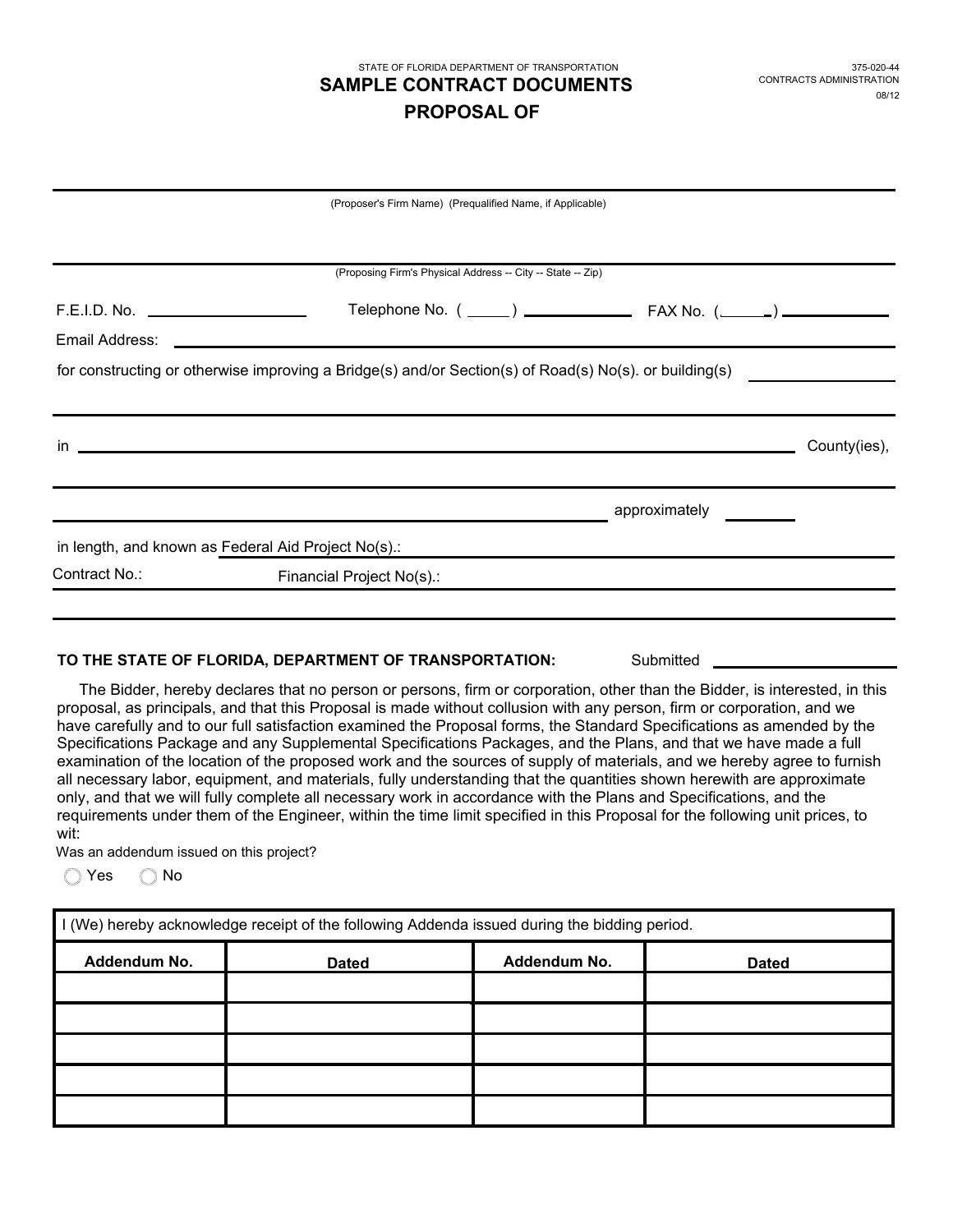either (1) the The Bidder agrees to perform all necessary work, as provided for in the contract, and if awarded the contract, to execute the Contract within calendar days after the date on which the notice of award has been given, and to fully complete all necessary work under the same within not more than calendar days. It is understood and agreed that the date on which calendar days will begin to be charged to the project shall be calendar day from the date of issuance of the initial notice to begin work or (2) the date on which the Bidder actually begins work, whichever date is the earlier. The Bidder further agrees to furnish a sufficient and satisfactory bond in the sum of not less than 100 percent of the Contract price of the work as indicated by the approximate quantities shown herein.

The Bidder further agree(s) to bear the full cost of maintaining all work until final acceptance, as provided in the Contract.

If the total amount of this bid exceeds \$150,000.00, a bid guaranty of five percent (5%) of the bid, payable to the Florida Department of Transportation, must accompany this proposal. The guaranty amount shall include all bid items except construction<br>days for A+B Bidding and lane closure for Lane Rental Bidding. If this proposal is accepted an days for A+B Bidding and lane closure for Lane Rental Bidding. Contract under the conditions of this proposal, the bid guaranty shall be forfeited to the Department; otherwise, said guaranty is to be returned to the Bidder upon delivery of a satisfactory bond. The Florida Department of Transportation officials and employees are prohibited by law from soliciting and accepting funds or gifts from any person who has, maintains, or seeks business relations with the Department pursuant to Section 334.195, Florida Statutes.

The Bidder, hereby certifies that it has carefully examined this proposal after the same was completed, and has verified each item placed thereon. The Bidder agrees to indemnify, defend, and save harmless, the Department against any cost, damage, or expense which it may incur or be caused by any error in the Bidder's preparation of same. By signing and submitting this proposal, the Bidder certifies that no principal (which includes officers, directors, or executives) is presently debarred, suspended, proposed for debarment, declared ineligible, or voluntarily excluded from participation in this transaction by any federal department or agency.

The Bidder hereby certifies that the submitted unit price sheets are generated from the diskette provided by the STATE OF FLORIDA, DEPARTMENT OF TRANSPORTATION or accurate reproductions generated from the Department's issued Expedite Bidding System (EBS) program. If any errors have been made by the Bidder in preparing the generated sheets, the Bidder hereby consents that such errors will be applied by the Department in the manner most beneficial to the Department.

The Bidder hereby certifies and obligates its firm as "Principal (bidder)" to the attached Bid or Proposal Bond, (Form 375-020-09) as if and to the same effect as if the Bidder had affixed its signature thereon.

Section 287.134(3)(a), Florida Statutes, requires: An entity or affiliate who has been placed on the discriminatory vendor list may not submit a bid on a contract to provide any goods or services to a public entity, may not submit a bid on a contract with a public entity for the construction or repair of a public building or public work, may not submit bids on leases of real property to a public entity, may not be awarded or perform work as as contractor, supplier, subcontractor, or consultant under a contract with any public entity, and may not transact business with any public entity.

Section 553.62, Florida Statutes, incorporates the Occupational Safety and Health Administration's (OSHA) safety standards, 29 CFR s. 1926.650 Subpart P, as the state standard. The Department of Labor and Employment Security may adopt updated or revised versions by rule. Other state or political subdivisions may also have standards that are applicable. If trench excavation will be required on the project in excess of five feet in depth, the Bidder must identify the cost of compliance with the applicable trench safety standards below. If there will be no trench excavation on the project in excess of five feet in depth, write "not applicable" below.

|           | Trench Safety<br>Measure<br>(Description) | Units of<br>Measure | Quantity | Unit<br>Cost | Extended<br>Cost |
|-----------|-------------------------------------------|---------------------|----------|--------------|------------------|
| А.        |                                           |                     |          |              |                  |
| <b>B.</b> |                                           |                     |          |              |                  |
| C.        |                                           |                     |          |              |                  |

# **(ATTACH SEPARATE SHEET IF NECESSARY)** TOTAL: \$

If applicable, this certifies that all trench excavation done within the control of the contractor will be in accordance with all applicable standards and with the specifications, and all requirements of Sections 553.63(1)(a), 553.63(1)(b), and 553.63(1)(c), Florida Statutes.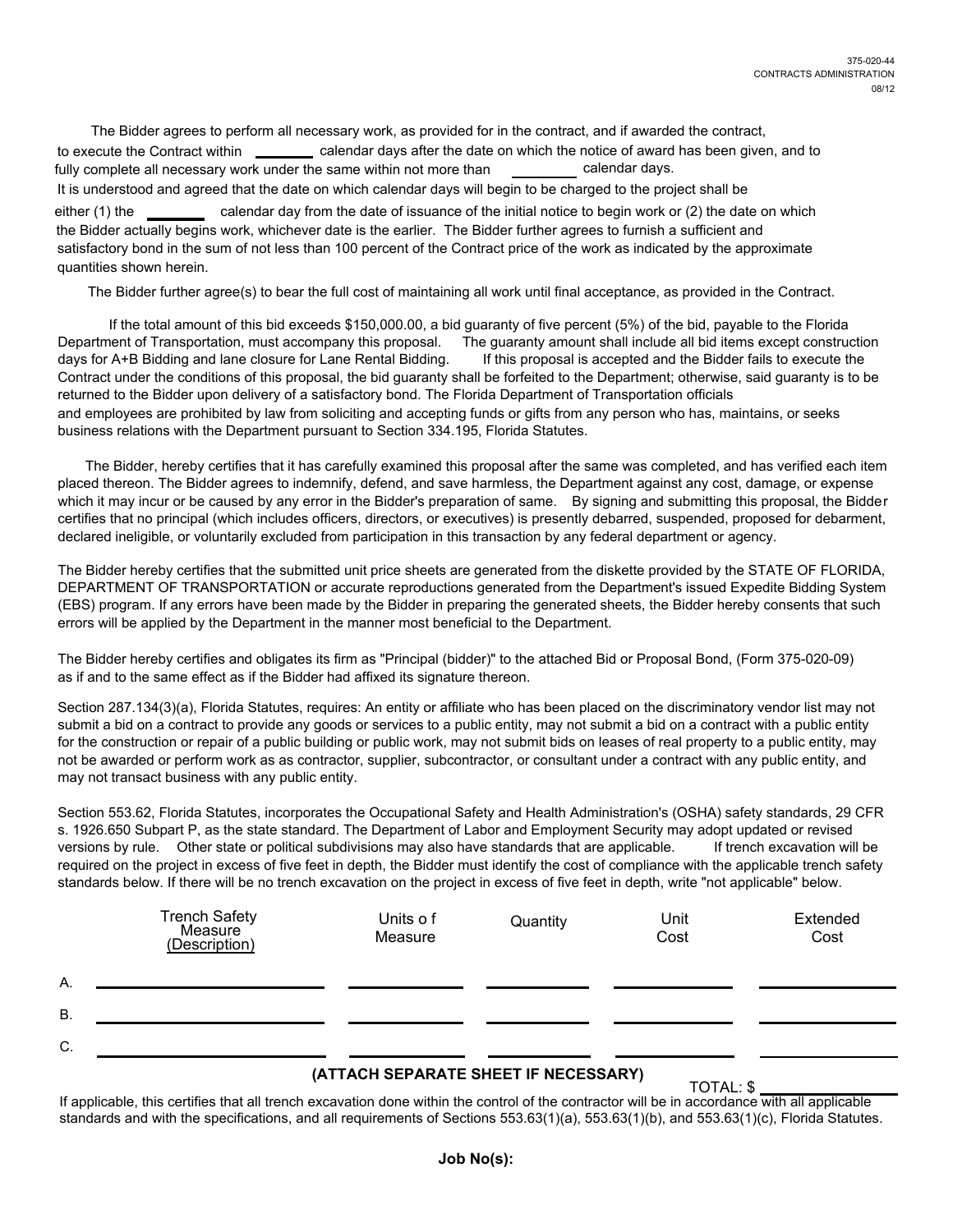The Bidder hereby declares that the undersigned is the person or persons responsible within the firm for the final decision as to the price(s) and amount of this bid and the Bidder further declares that:

1. The price(s) and amount of this bid have been arrived at independently, without consultation, communication, or agreement for the purpose of restricting competition with any other contractor, bidder or potential bidder.

2. Neither the price(s) nor the amount of this bid have been disclosed to any other firm or person who is a bidder or potential bidder on this project, and will not be so disclosed prior to the bid opening.

No attempt has been made or will be made to solicit, cause, or induce any firm or person to refrain from bidding on this project, or to submit a bid higher than the bid of this firm, or any intentionally high or non-competitive bid or other form of complementary bid.

4. The bid is made in good faith and not pursuant to any agreement or discussion with, or inducement from, any other firm or person to submit a complementary bid.

The Bidder has not offered or entered into a subcontract or agreement regarding the purchase of materials or services from any other firm or person, or offered, promised, or paid cash or anything of value to any other Bidder or person, whether in connection with this or any other project, in consideration for an agreement or promise by any other firm or person to refrain from bidding or to submit a complementary bid on this project.

6. The Bidder has not accepted or been promised any subcontract or agreement regarding the sale of materials or services to any other firm or person, and has not been promised or paid cash or anything of value by any other firm or person, whether in connection with this or any other project, in consideration for the firm's submitting a complementary bid, or agreeing to do so, on this project.

7. The Bidder has made a diligent inquiry of all members, officers, employees, and agents of the Bidder with responsibilities relating to the preparation, approval or submission of the firm's bid on this project and have been advised by each of them that he or she has not participated in any communication, consultation, discussion, agreement, collusion, act, or other conduct inconsistent with any of the statements and representations made in this Declaration.

8. As required by Section 337.165, Florida Statutes, the Bidder has fully informed the Florida Department of Transportation in writing of all convictions of the firm, its affiliates (as defined in Section 337.165(1)(a), Florida Statutes), and all directors, officers, and employees of the firm and its affiliates for violation of state or federal antitrust laws with respect to a public contract or for violation of any state or federal law involving fraud, bribery, collusion, conspiracy, or material misrepresentation with respect to a public contract. This includes disclosure of the names of current employees of the firm or affiliates who were convicted of contract crimes while in the employ of another company.

9. The Bidder certifies that, except as noted below, neither the firm nor any person associated therewith in the capacity of owner, partner, director, officer, principal, investigator, project director, manager, auditor, and/or position involving the administration of federal funds:

- (a) is presently debarred, suspended, proposed for debarment, declared ineligible, or voluntarily excluded from covered transactions, as defined in 49 CFR s29.110(a), by any federal department or agency;
- (b) has within a three-year period preceding this certification been convicted of or had a civil judgment rendered against it for: commission of fraud or a criminal offense in connection with obtaining, attempting to obtain, or performing a federal, state, or local government transaction or public contract; violation of federal or state antitrust statutes; or commission of embezzlement, theft, forgery, bribery, falsification or destruction of records, making false statements, or receiving stolen property;
- (c) is presently indicted for or otherwise criminally or civilly charged by a federal, state, or local governmental entity with commission of any of the offenses enumerated in paragraph 9(b) of this certification; and
- (d) has within a three-year period preceding this certification had one or more federal, state, or local government public transactions terminated for cause or default.

10. The Bidder certifies that it shall not knowingly enter into any transaction with any subcontractor, material supplier, or vendor who is debarred, suspended, declared ineligible, or voluntarily excluded from participation in this project by any federal agency unless authorized by the Florida Department of Transportation.

11. The firm certifies that the bidder is not a nonresident alien, or a foreign corporation/entity formed under the laws of a country other than the United States.

12. The Bidder certifies that the company is not on the Scrutinized Companies with Activities in Sudan List or the Scrutinized Companies with Activities in the Iran Petroleum Energy Sector List, and does not have business operations, as defined by 287.135, F.S., in Cuba or Syria.

Where the Bidder is unable to declare or certify as to any of the statements contained in the above stated paragraphs numbered (1) through (12), the Bidder has provided an explanation in the "Exceptions" portion on page 4 of 4 or by attached separate sheet.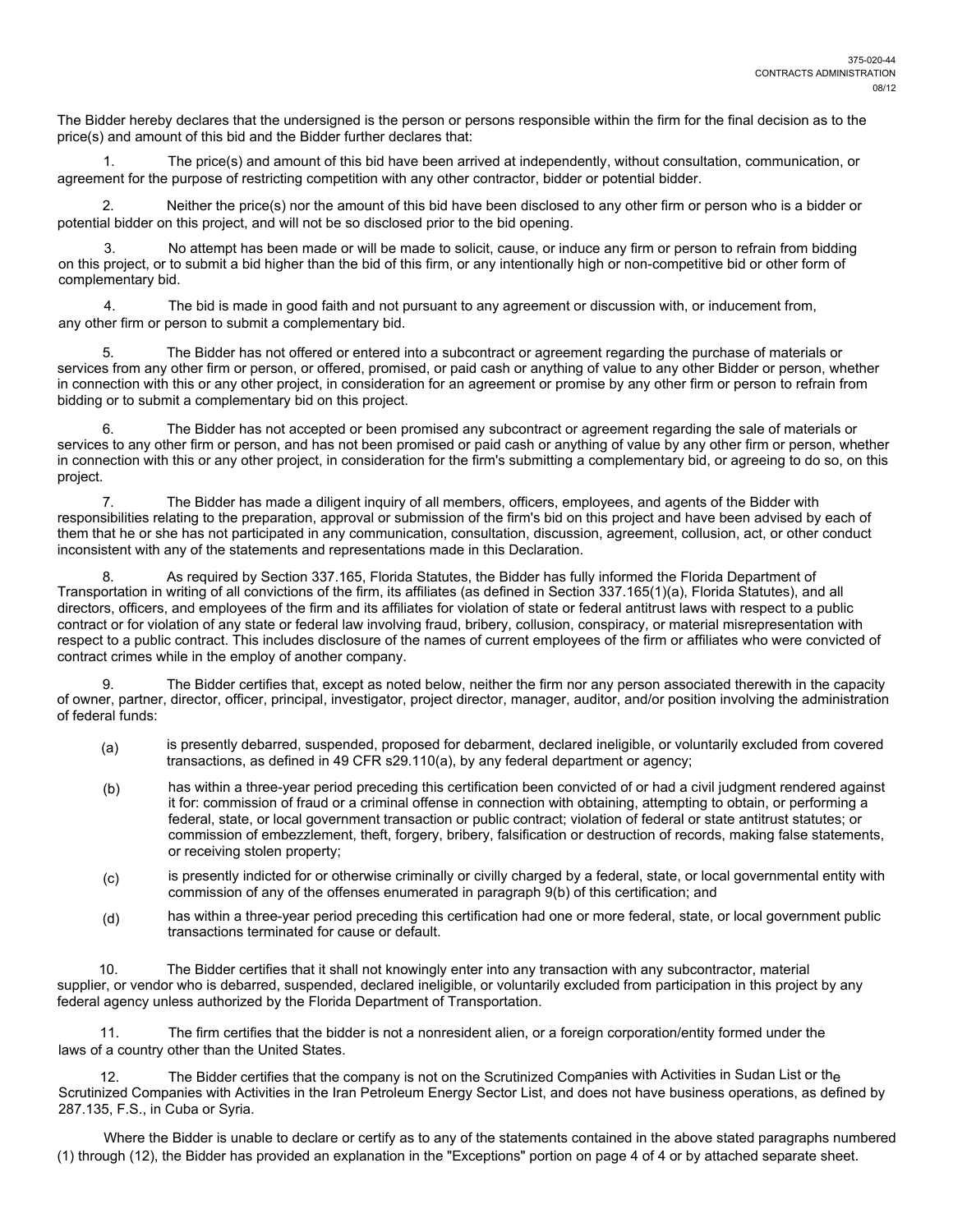Any exception listed above will not necessarily result in denial of award, but will be considered in determining bidder responsibility. For any exception noted, indicate to whom it applies, initiating agency, and dates of agency action. Providing false information may result in criminal prosecution and/or administrative sanctions. I declare under penalty of perjury that the foregoing is true and correct.

| <b>CORPORATION:</b>                                                                                                                                                                                  | INDIVIDUAL OR FIRM TRADING AS:                                                                                                                                                                                                                                                     |
|------------------------------------------------------------------------------------------------------------------------------------------------------------------------------------------------------|------------------------------------------------------------------------------------------------------------------------------------------------------------------------------------------------------------------------------------------------------------------------------------|
| <b>Bidder</b><br>Signature:<br>President or Vice President (Circle Title)                                                                                                                            | Bidder                                                                                                                                                                                                                                                                             |
|                                                                                                                                                                                                      | Individual or Owner                                                                                                                                                                                                                                                                |
| <b>Print Name</b><br>(Affix                                                                                                                                                                          | <b>Print Name</b>                                                                                                                                                                                                                                                                  |
| Corporate<br>Seal)                                                                                                                                                                                   | <b>JOINT VENTURE:</b>                                                                                                                                                                                                                                                              |
| <b>PARTNERSHIP</b>                                                                                                                                                                                   | Bidder                                                                                                                                                                                                                                                                             |
| <b>Bidder</b>                                                                                                                                                                                        | Attorney-in-Fact                                                                                                                                                                                                                                                                   |
| General Partner (Circle Title)                                                                                                                                                                       | <b>Print Name</b>                                                                                                                                                                                                                                                                  |
| <b>Print Name</b>                                                                                                                                                                                    | CONTRACTOR: (Seal)                                                                                                                                                                                                                                                                 |
| Signature: <u>________________</u><br>General Partner (Circle Title)                                                                                                                                 | Signature:<br>President or Vice President (Circle Title)                                                                                                                                                                                                                           |
|                                                                                                                                                                                                      | CONTRACTOR: (Seal)                                                                                                                                                                                                                                                                 |
| <b>Print Name</b>                                                                                                                                                                                    | Signature: <u>contract and the set of the set of the set of the set of the set of the set of the set of the set of the set of the set of the set of the set of the set of the set of the set of the set of the set of the set of</u><br>President or Vice President (Circle Title) |
| LIMITED LIABILITY COMPANY:                                                                                                                                                                           | CONTRACTOR: (Seal)                                                                                                                                                                                                                                                                 |
| Contractor                                                                                                                                                                                           | President or Vice President (Circle Title)                                                                                                                                                                                                                                         |
| Signature:<br>Manager or Member (Circle Title)                                                                                                                                                       |                                                                                                                                                                                                                                                                                    |
| <b>Print Name</b>                                                                                                                                                                                    |                                                                                                                                                                                                                                                                                    |
| Organized and existing under the laws of the State of<br>of Florida, certificate of incorporation or organization or certificate of authority having been issued by the Florida Department of State. | and authorized to do business in the State of Florida, pursuant to the laws of the State                                                                                                                                                                                           |

**FAILURE TO FULLY COMPLETE AND EXECUTE THIS DOCUMENT MAY RESULT IN THE BID BEING DECLARED NONRESPONSIVE**

ATTACH BID BOND **Job No(s):**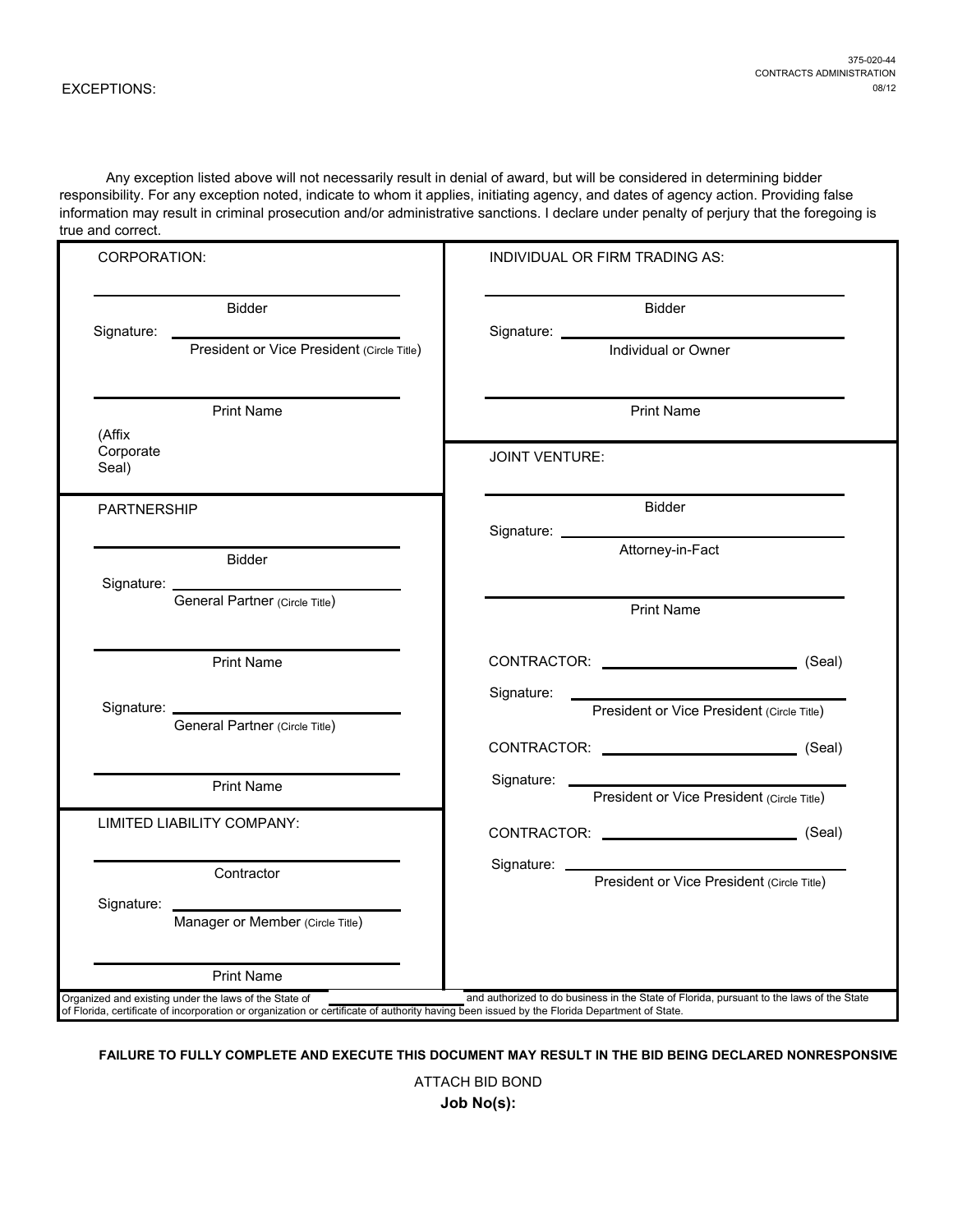STATE OF FLORIDA DEPARTMENT OF TRANSPORTATION

## **CONTRACT SAMPLE CONTRACT DOCUMENTS** CONTRACTS ADMINISTRATION

This Contract, is entered into between the State of Florida Department of Transportation, hereinafter called the Department, and

of the contractor. The contractor of the Contractor of the Contractor.

The Contractor agrees with the Department, for the consideration herein mentioned, and at its own proper cost and expense, to do all the work and furnish all the materials, equipment, supplies and labor necessary to carry out this Contract in the manner and to the full extent as set forth in the Proposal, Standard Specifications as Amended by the Specifications Package and any Supplemental Specifications Packages, and the Plans, under security as set forth in the attached bond, all of which are hereby adopted and made part of this Contract and incorporated by reference herein, and to the satisfaction of the duly authorized representatives of the Department of Transportation, who shall have at all times full opportunity to inspect the materials to be furnished and the work to be performed under this Contract.

The Contractor shall also maintain such insurance as will protect the Department from any or all claims for property damage, personal injury and bodily injury including death, which may arise from operations under this Contract. Certificates of such insurance shall be filed with the Department and shall be subject to its approval for adequacy of protection.

It is agreed that the work to be done under this Contract is to construct or otherwise improve the road(s), bridge(s), and building(s) described as:

| in                                                                                            | County (ies), a distance of approximately<br><u> 1989 - Johann Stoff, deutscher Stoffen und der Stoffen und der Stoffen und der Stoffen und der Stoffen und der</u> |  |  |  |
|-----------------------------------------------------------------------------------------------|---------------------------------------------------------------------------------------------------------------------------------------------------------------------|--|--|--|
|                                                                                               | and known as Federal Aid Project No(s).:<br>and known as Federal Aid Project No(s).:                                                                                |  |  |  |
|                                                                                               | Financial Project No(s).: <b>All any According to the Contract Office</b> Project No(s).:<br>Contract No.                                                           |  |  |  |
|                                                                                               | Complete the following as appropriate                                                                                                                               |  |  |  |
| Entity Name:                                                                                  | (Seal)                                                                                                                                                              |  |  |  |
| Authorized Signature:                                                                         | Name & Title (Print):                                                                                                                                               |  |  |  |
| *Signature:                                                                                   | Name & Title (Print):                                                                                                                                               |  |  |  |
|                                                                                               | *In the event of a Partnership both signature and printed name of 2 partners must be affixed.                                                                       |  |  |  |
| Organized and existing under the laws of the State of<br>to the laws of the State of Florida. | and authorized to do business in the State of Florida, pursuant                                                                                                     |  |  |  |
| prices and under conditions set forth in the attached proposal.                               | In consideration of the foregoing premises, the Department agrees to pay the Contractor, for all items of work performed and material furnished at the unit         |  |  |  |
| terms of this contract shall be binding upon full execution and date referenced below.        | IN WITNESS WHEREOF, the Department has hereunto caused these presents to be subscribed and the Contractor has affixed its name and seal. The                        |  |  |  |

STATE OF FLORIDA DEPARTMENT OF TRANSPORTATION

Chief Engineer, Florida Department of Transportation

By: Date: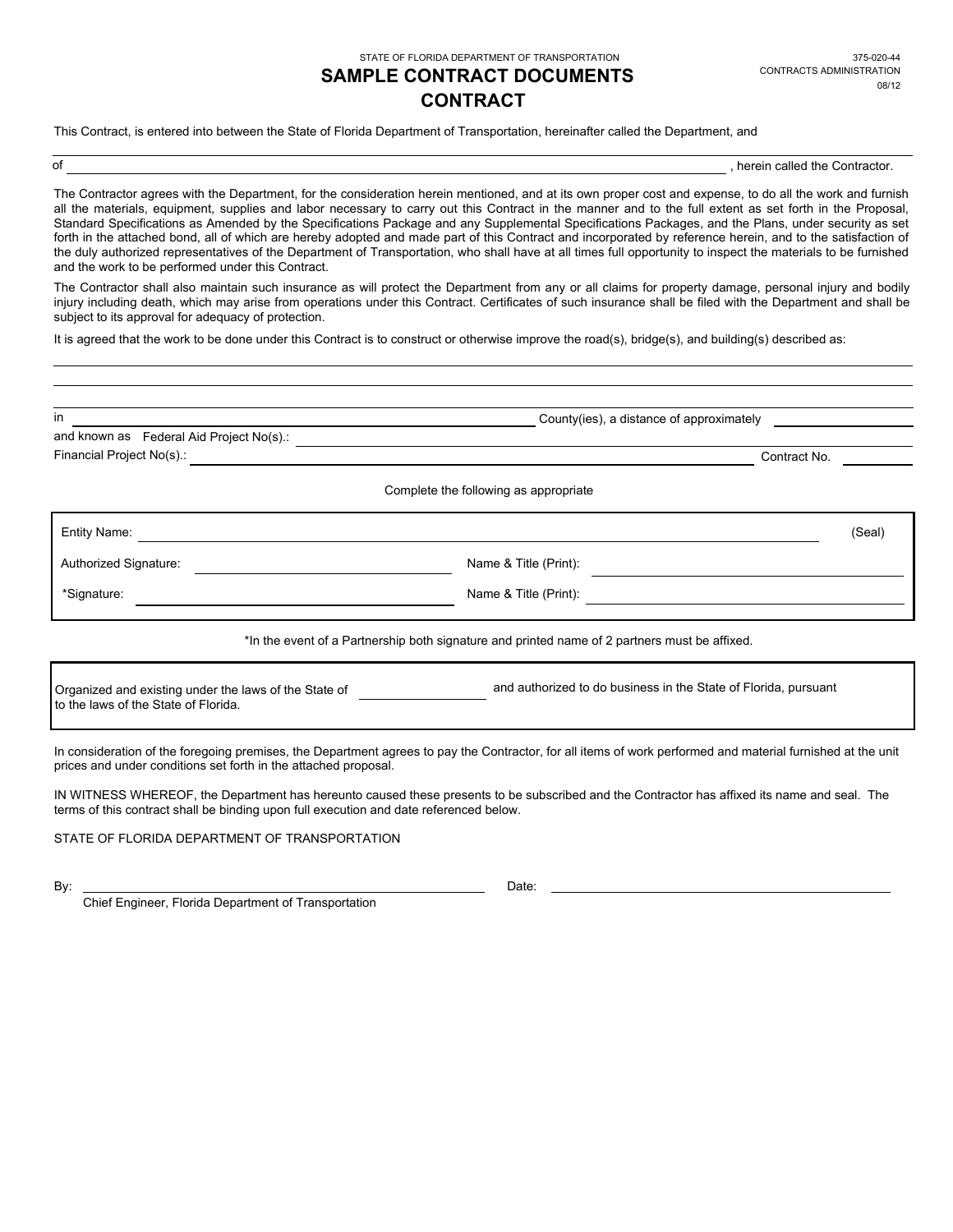STATE OF FLORIDA DEPARTMENT OF TRANSPORTATION

# **SAMPLE CONTRACT DOCUMENTS**

## **CONTRACT BOND**

### **KNOW ALL MEN BY THESE PRESENTS:** That we,

(Entity Name) having its principal place of business at

(Bidding Office Street Address, City, State, Zip and Phone #)

hereinafter called Surety), duly authorized to do business in the State of Florida, pursuant to the laws of the State of Florida, having its principal place of business at (hereinafter called Principal or Contractor) and

(City, State, Zip) are held and firmly bound unto the State of Florida, in the full and just sum of

of Transportation, to which payment well and truly be made we bind ourselves, our heirs, executors, administrators, successors and assigns, jointly and severally and firmly by these presents; WHEREAS, the above-bound Principal has subscribed to a contract with the State of Florida Department of Transportation (hereinafter called the Department), for constructing or otherwise improving a road(s), bridge(s), and building(s) DOLLARS ( ), lawful money of the United States of America, to be paid to the Florida Department

| ır                                                |              | County(ies), |
|---------------------------------------------------|--------------|--------------|
| particularly known as Federal Aid Project No(s).: |              |              |
| Financial Project No(s).                          | Contract No. |              |

(hereinafter called the Contract), upon certain terms and conditions in the Contract more particularly mentioned; and WHEREAS, it was one of the conditions of the Contract that these presents shall be executed; NOW, THEREFORE, the conditions of this obligation are such that if the above- bound Principal in all respects shall comply with Section 337.18 (1), Florida Statutes, and shall promptly, faithfully, efficiently, and fully perform the Contract according to plans and specifications as therein referred to and made a part thereof, and any alterations as may be made in said plans and specifications as provided for therein, and within the time period specified, and further, shall remedy any errors in partial or final estimates and any defects which may exist, appear, occur or result in or from said work within a period of two (2) years from the date of final acceptance of the work under the Contract and further if the Contractor shall promptly make payment to all persons furnishing labor, material, equipment, and supplies, and all persons defined in Section 713.01, Florida Statutes, whose claims derive directly or indirectly from the prosecution of the work provided for in the Contract (See Section 337.18(1) (a)-(f), F.S., for specific "claim" notice and time limitation requirements), and shall promptly pay all State Workers' Compensation and Unemployment Compensation taxes incurred in the performance of the Contract, and shall be liable to the State in a civil action instituted by the Department or any officer of the State authorized in such cases for double any amount in money or property the State may lose or be overcharged or otherwise defrauded of, by reason of any wrongful or criminal act, if any, of the Contractor, its agents, and employees, and should the Contractor not be declared to be in default under the Contract then the bond shall be deemed void. In the event of default by the Contactor, the Surety shall pay the Department in addition to the above obligations, all liquidated damages and disincentives assessed against the Contractor because of the default which were not withheld from Contract proceeds and if the Department at its sole option demands that the Surety take over the project and provided further that should the Department elect to have the Surety to take over the project, then in such event, the Surety may not select the Contractor or any affiliate of the Contractor to complete the project for and on behalf of the Surety without the Department's express written consent and, finally, if the subject Contract required contractor qualification, under Section 337.14, Florida Statutes, or otherwise, the Surety must use a qualified contractor, who is approved by the Department, to perform the work. It is further covenanted and agreed that any alterations or additions made under this Contract or in the work to be performed therein or the granting of any extension of time for the performance of the Contract or any other forbearance by or on the part of either the Department or the Principal shall not in any way release the Principal and the Surety or either of them, their respective heirs, executors, administrators, successors, or assigns, from any liability hereunder. Notice to the Surety of such alterations, extension, or forbearance is hereby specifically waived. Under this bond, the surety, pursuant to Section 337.11(9)(a), F.S. shall be fully liable under such surety bond to the full extent of any modified contract amount up to and including 25 percent over the original contract amount and without regard to the fact that the surety was not aware of or did not approve such modifications. However, if modifications of the original contract amount cumulatively result in modifications of the contract amount in excess of 25 percent of the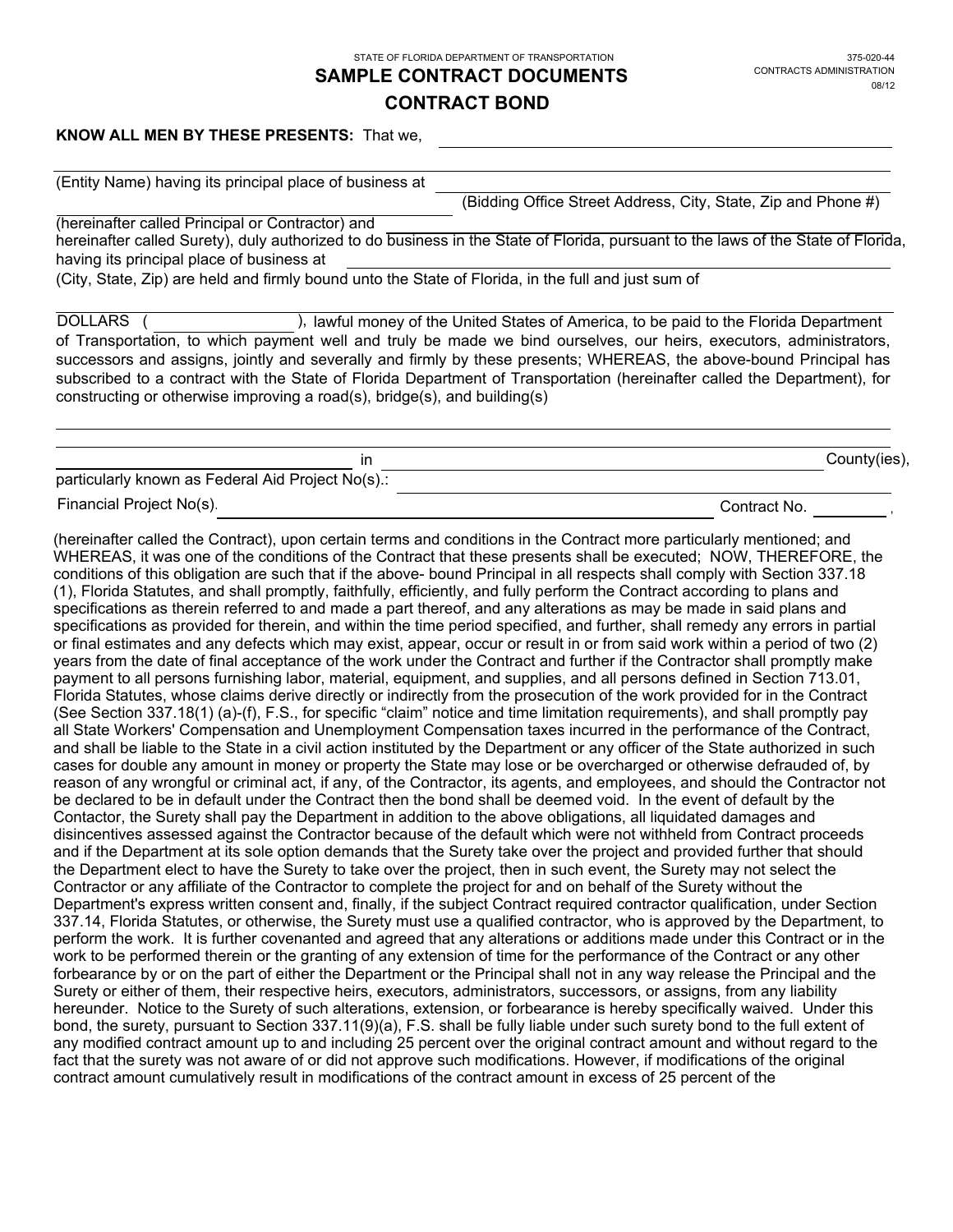original contract amount, the surety's approval shall be required to bind the surety under the bond on that portion in excess of 25 percent of the original contract amount. This obligation shall remain in full force and effect until the full performance of all covenants, terms, and conditions herein stipulated. Failure by the Surety to perform its obligations under the terms of this bond may result in the Surety being disqualified from issuing bonds for future Department contracts.

| (Agent or Attorney-in-Fact) with the seals of said Principal and Surety<br>(Seal)                                                           |  |  |  |
|---------------------------------------------------------------------------------------------------------------------------------------------|--|--|--|
|                                                                                                                                             |  |  |  |
|                                                                                                                                             |  |  |  |
|                                                                                                                                             |  |  |  |
|                                                                                                                                             |  |  |  |
|                                                                                                                                             |  |  |  |
|                                                                                                                                             |  |  |  |
| Organized and existing under the laws of the State of The State of Allen and authorized to do business in the State of Florida, pursuant to |  |  |  |
|                                                                                                                                             |  |  |  |
| (Seal)                                                                                                                                      |  |  |  |
|                                                                                                                                             |  |  |  |
| Florida Licensed Insurance Agent or Attorney-in-Fact (Surety)                                                                               |  |  |  |
| Above Signatory is also a Florida Licensed Insurance Agent (check if                                                                        |  |  |  |
| applicable and complete business name, address and telephone number<br>block; if not, have such an agent countersign and complete block)    |  |  |  |
| NOTE: Power of Attorney showing authority of Surety's Agent or                                                                              |  |  |  |
|                                                                                                                                             |  |  |  |

Section 337.18(1)(b), Florida Statutes.

Send "Notices to Owner" to: